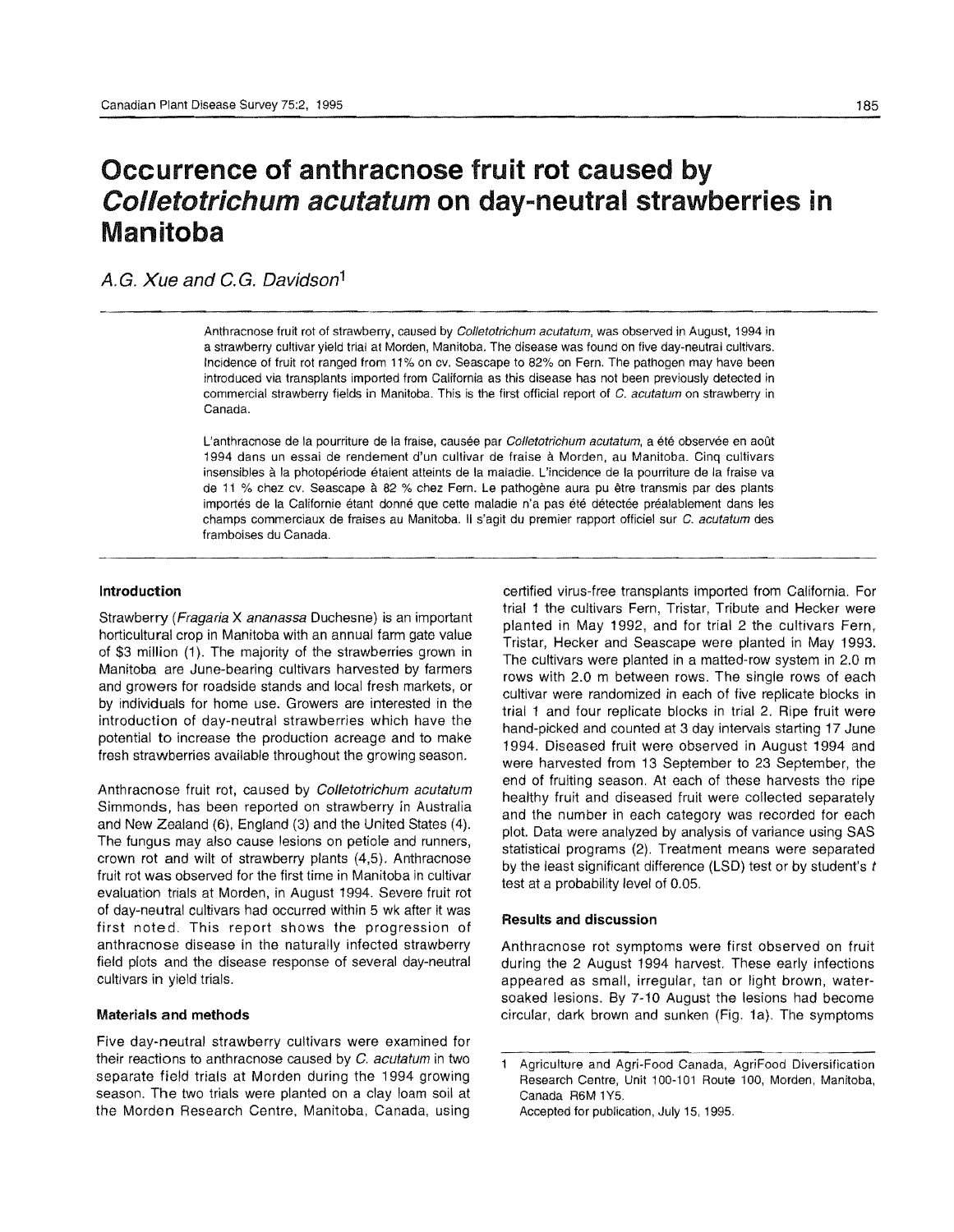were observed on both green and ripe fruit. About three weeks after the early infections were observed the affected fruit were firm dry, and mummified (Fig. 1b).

Isolations from rotted fruit on potato-dextrose agar (PDA) consistently yielded C. *acutatum.* The fungus produced aseptate conidia in culture and on diseased fruit. The growth rate in culture at 30°C and characteristics of the colony (Fig. 2a), the lack of setae on PDA and fruit, and conidial shape and size (Fig 2b) were consistent with those described in systematics (5). The identity of C. *acutatum* was verified by Dr. B. J. Smith at the USDA, Small Fruit Research Station, Poplarville, Mississippi. Using the inoculation method described by Smith and Black (4) and identified cultures, C. *acutatum* was confirmed as the etiologic agent of the fruit rot by verifying Koch's postulates.

By 12 September the extent of fruit rot among the cultivars used in each trial was estimated to be 10 to 50%. The incidence increased from day to day after a heavy rainfall (76 mm) on 3 and 4 September. Significant differences were found in the incidence of anthracnose fruit rot among the four cultivars in each trial. Tristar fruit had the lowest incidence of rot in trial 1 (28.2%) and the second lowest in trial 2 (13.3%). Seascape was not used in trial 1, but its fruit showed the lowest incidence of rot in trial 2 (12.7%). The level of fruit rot infection of Tribute fruit (53.7%) was moderate compared to that of the other cultivars used in trial 1. Fem and Hecker were the most susceptible cultivars, with fruit rot in excess of 55% in both trials (Table 1).

For each of the three cultivars tested in both trials the disease incidence was significantly greater in trial 1 (Table 1). This may have been due to an increase in inoculum during the first year for plants in trial 1. The source of C. *acutatum* inoculum is uncertain. It may be an indigenous pathogen in the field plots or it may have been introduced on the day-neutral transplants from California.

In both trials, the incidence of fruit rot increased on all cultivars over the 11-day assessment period (Fig 3). The incidence of fruit rot, averaged for Fern, Hecker and Tristar, increased from 61% to 68% in trial 1 and from 36% to 62% in trial 2. The rapid increase in fruit rot incidence over the 11day period in trial 2 suggests that the disease can be very destructive once infection is established or inoculum build up.

Anthracnose fruit rot, caused by C. *acutatum,* has not been detected previously in commercial strawberry fields in Manitoba, nor elsewhere in Canada. We suspect that the pathogen was introduced on imported transplants. Since C. *acutatum* likely will survive over winter on plant debris and mummified fruits in the field, the pathogen may become more widespread in the 1995 crop unless controls are put in place. Measures to prevent further spread and to eradicate the pathogen may become necessary in day-neutral plantings, including burning of plant debris, destroying older plantings by deep plowing, and rotating crops.

## **Acknowledgements**

The authors thank Dr. B.J. Smith at the USDA, Small Fruit Research Station, Poplarville, Mississippi, for the identification and confirmation of C. *acutatum.* We also gratefully acknowledge Mr. M.P. Reimer for photographic assistance, J. Dyck and S. Gobin for their technical assistance. This work was funded by the Prairie Fruit Growers Association.

## **literature cited**

- 1. Anonymous. 1994. Manitoba agriculture statistics, 1993. Program and Policy Analysis Branch, Manitoba Agriculture, Winnipeg, Manitoba, Canada. 8 pp.
- 2. Cody, R.P., and Smith, J.K. 1991. Applied stalistics and SAS programming language. 3rd edition. SAS Institute Inc., Cary, North Carolina. 403 pp.
- 3. Cook, R.T.A., Popple, S.C. 1984. Strawberry black spot cause by Colletotrichum sp. (Abstr.) Agric. Div. Advis. Serv. Plant Pathol. Tech. Conf., Harrogate, England.
- 4. Smith, B.J., and Black, L.L. 1986. First report of Colietotrichum acutatum on strawberry in the United States. Plant Dis. 70:1074.
- 5. Smith, B.J., and Black, L.L. 1990. Morphological, cultural, and pathogenic variation among colietotrichum species isolated from strawberry. Plant Dis. 74:69-76.
- 6. Simmonds, J.H. 1965. A Study of the species of Colletotrichum causing ripe fruit rots in Queensland. Queens!. J. Agric. Anim. Sci. 22:437-459.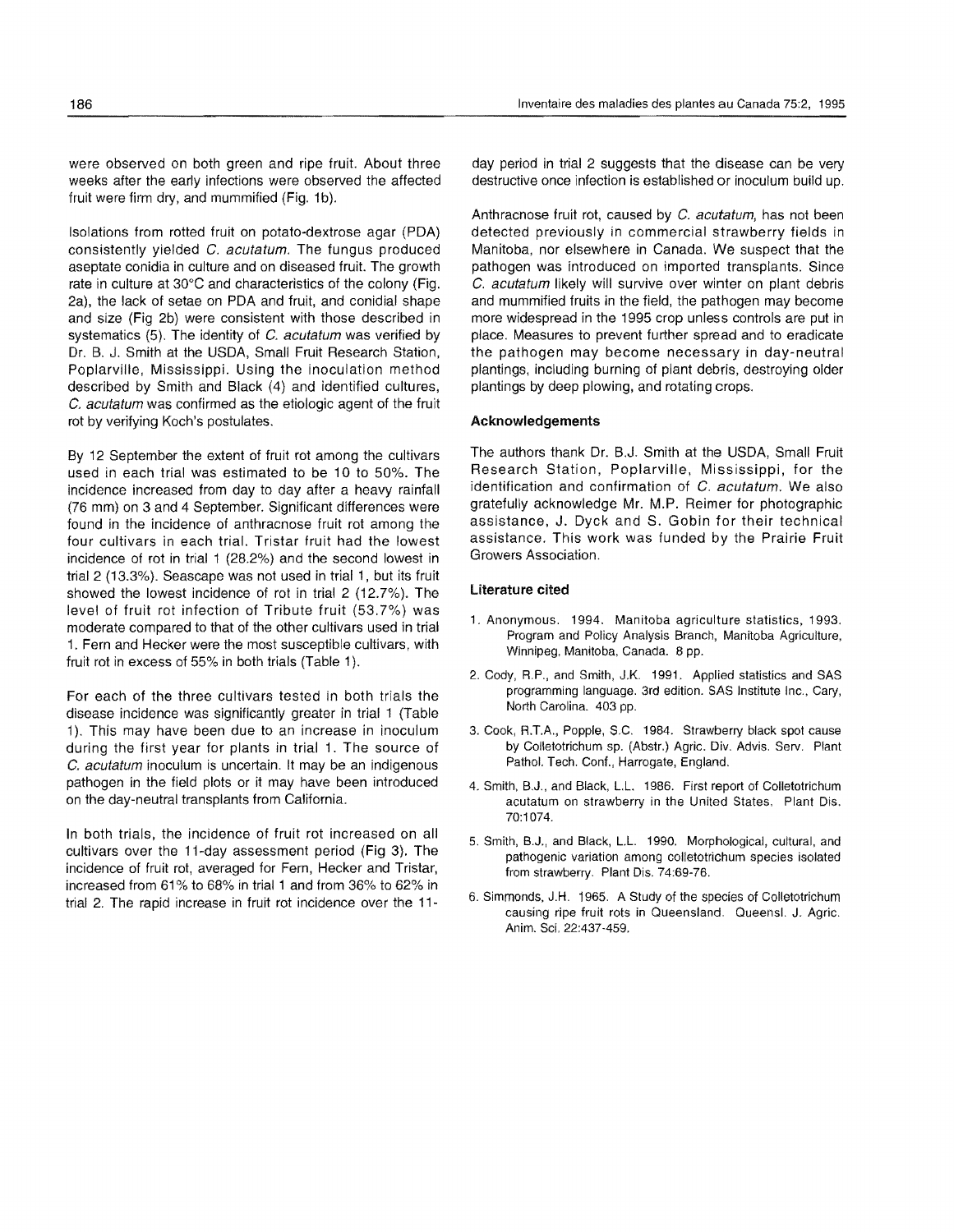

Fig. 1. Symptoms of anthracnose fruit rot of strawberry caused by Colletotrichum acutatum; (A) Infected fruits in the field. (B) Comparison of healthy berry (left) and infected berries (middle and right).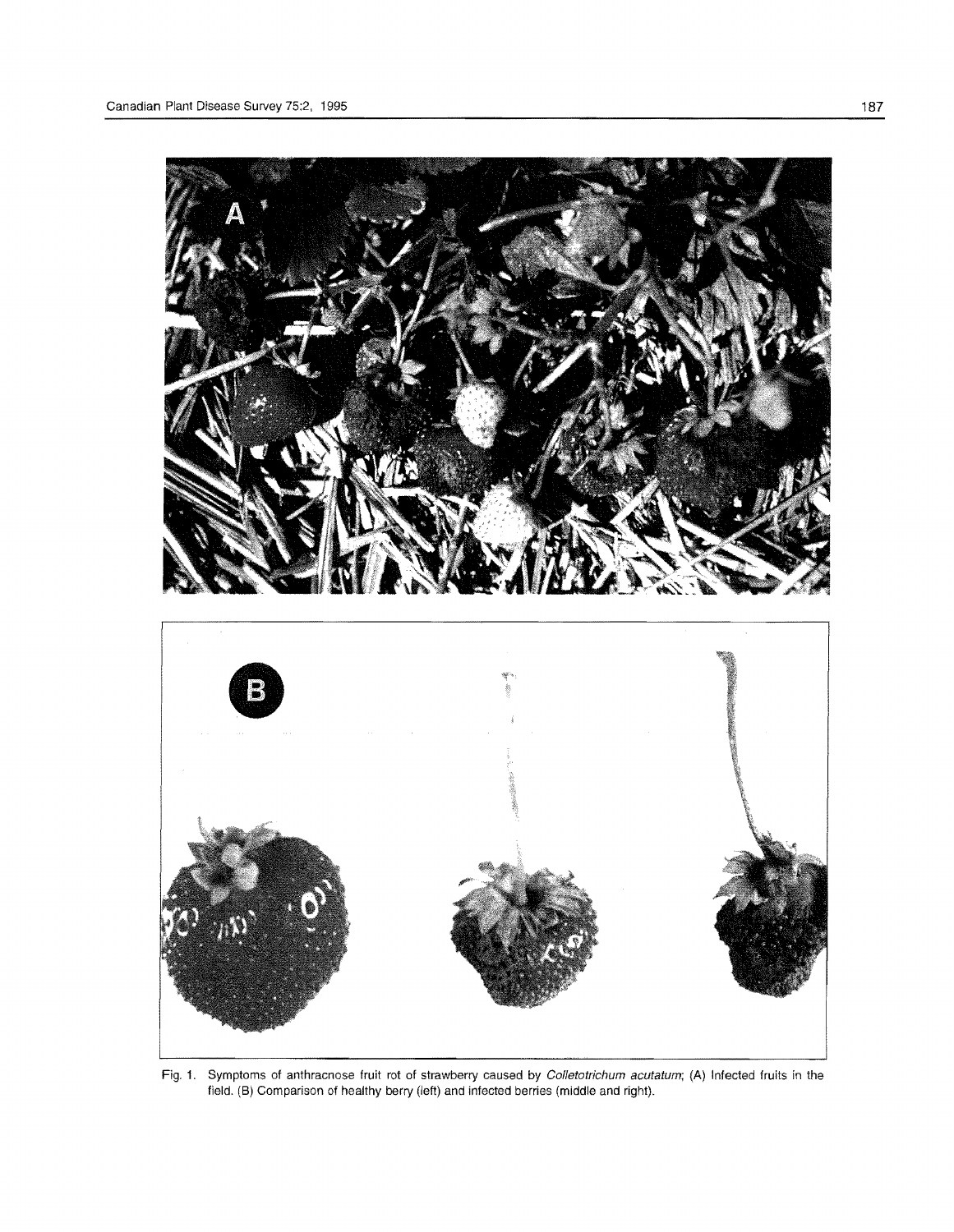

Fig. 2. Colletotrichum acutatum isolated from infected strawberry fruits; (A) Seven day old cultures on PDA under continuous fluorescent light following a 3-mm mycelial agar disc transfer; upper colony surface (left) and lower colony surface (right). (B) Conidia; scale bar = 10µm.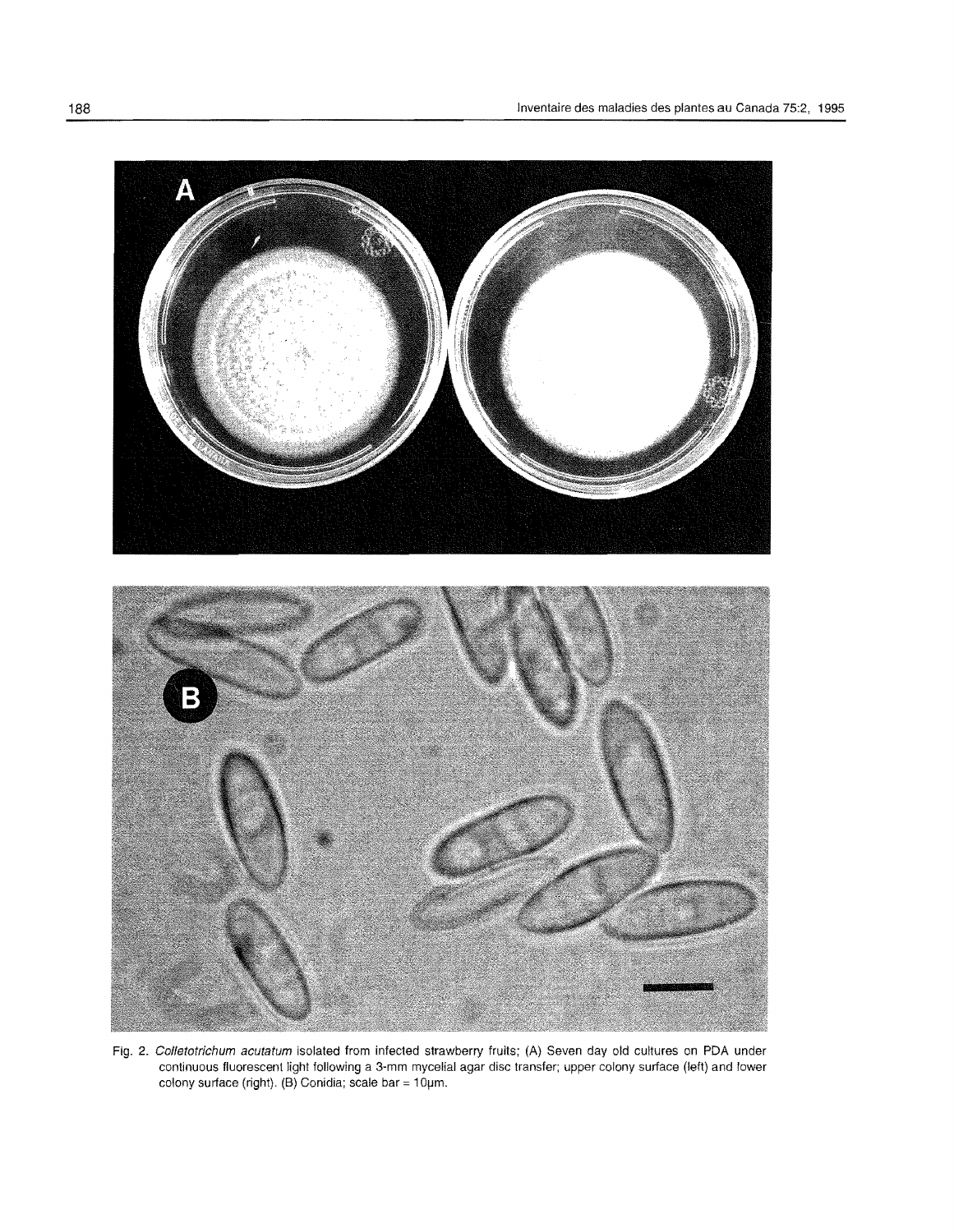

Fig. 3. Development of anthracnose fruit rot in strawberry caused by Colletotrichum acutatum during September 1994 at Morden, Manitoba. Each point represents the mean of five replicate plots in Trial 1 and four replicate plots in Trial 2.

| Cultivar | Trial 1H <sup>*</sup>   |                      | Trial $2^{**}$          |                    | Contrast in fruit rot |      |       |
|----------|-------------------------|----------------------|-------------------------|--------------------|-----------------------|------|-------|
|          | No. fruits<br>harvested | $%$ rotted<br>fruits | No. fruits<br>harvested | % rotted<br>fruits | Trial 1 vs. Trial 2   |      |       |
|          |                         |                      |                         |                    | Difference            |      | P > t |
| Fern     | 693                     | 88.6 a               | 131                     | 69.6 a             | 19.0                  | 8.8  | 0.02  |
| Hecker   | 390                     | 75.0 a               | 101                     | 55.5a              | 19.5                  | 6.8  | 0.03  |
| Tristar  | 611                     | 28.2c                | 117                     | 13.3 <sub>b</sub>  | 14.9                  | 11.4 | 0.01  |
| Tribute  | 498                     | 53.7 <sub>b</sub>    | <b>NA</b>               | NA                 |                       |      |       |
| Seascape | <b>NA***</b>            | <b>NA</b>            | 71                      | 12.7 <sub>b</sub>  |                       |      |       |

Table 1. Mean incidence of anthracnose fruit rot caused by Colletotrichum acutatum on day-neutral strawberries at Morden, Manitoba in 1994.

\* Trial 1 with five reps and trial 2 with four reps were established in 1992 and 1993, respectively.<br>\*\* Means in the same column followed by the same letter are not significantly different at  $P = 0.05$ 

Means in the same column followed by the same letter are not significantly different at  $P = 0.05$  using LSD test.

\*\*\* Seascape was not used in trial 1, Tribute was not used in trial 2.